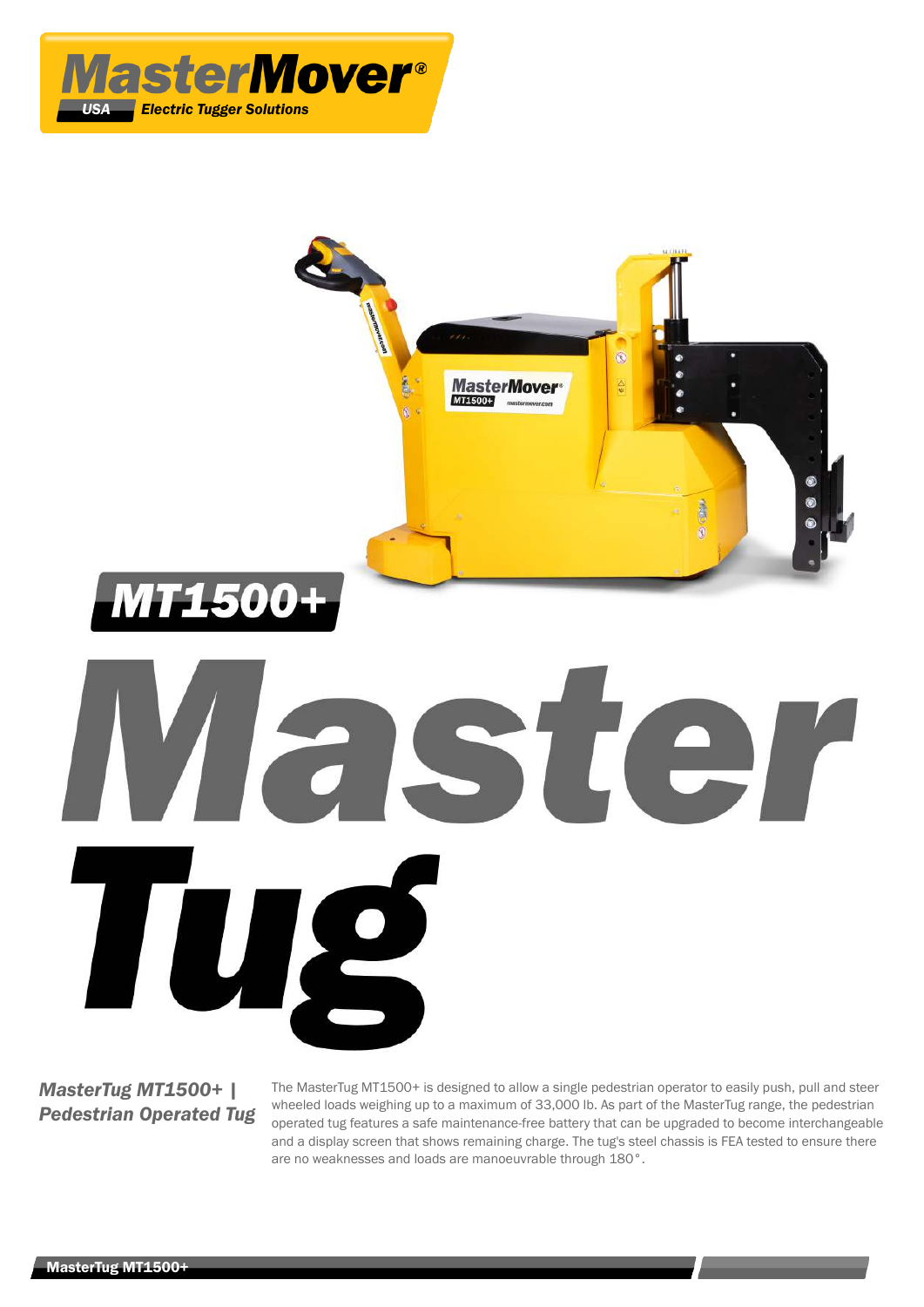**Industries** Suitable for use in a wide range of applications and sectors







Construction and Mining Equipment

- Battery monitoring system
- FEA tested steel chassis

*ProductDimensions*

• Dual secured mast

**KeyBenefits** 1 year full guarantee

Steel and Fabrication Modular Buildings Engine, Pump and Generator

- AC drive motor
- Self-adjusting castor guard
- Hydraulic weight transfer







**SafetyFeatures** See our website for full technical details



Self-adjusting castor guard for foot protection



Automatic cut off as tiller arm returns to vertical





Anti-crush button **Emergency stop button** Emergency stop button





\*"Maximum load weight" is only a recommendation that we arrive at by estimating rolling resistance. Your environment and wheel type may affect this figure which is why we carry out a detailed technical evaluation on every project. All of our calculations include a "safe work load" factor to ensure safe operation in all circumstances.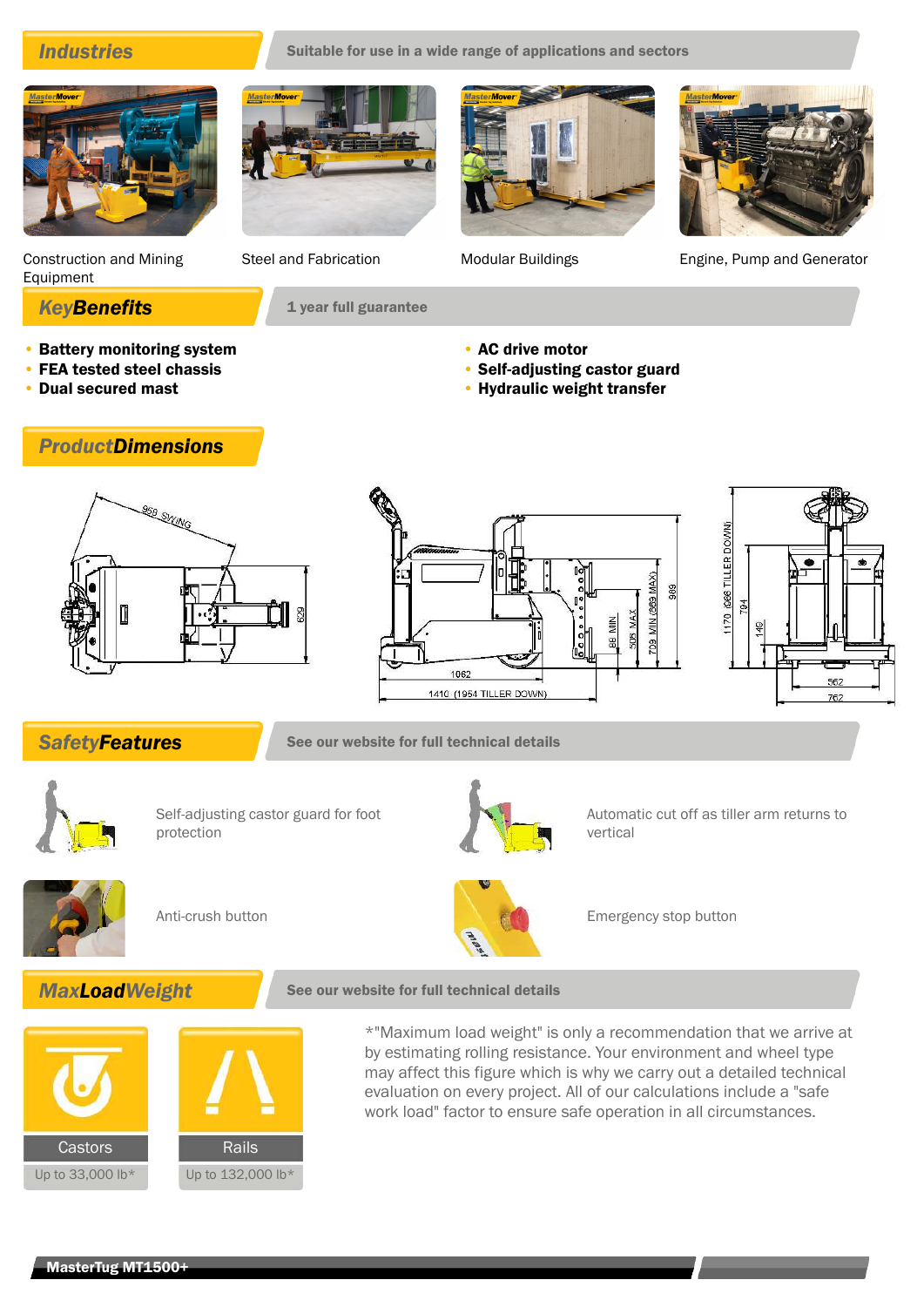| Product code                      | MT1500+              |
|-----------------------------------|----------------------|
| Recommended load weight - Castors | 33100 lbs            |
| Recommended load weight - Rails   | 132300 lbs           |
| Machine weight including battery  | 1100 lbs             |
| Drive type                        | Electric AC          |
| Parking brake                     | Electromagnetic      |
| Drive wheel type                  | Polyurethane         |
| Drive motor power                 | $2$ kW               |
| Controller type                   | AC.                  |
| Variable machine speed            | $0.1$ mph $-3.1$ mph |
| Ingress Protection                | IP44                 |

### Battery options

Battery pack - sealed - 179Ah 24V - interchangeable

### Charging options

Charger - internal - 20A 24V - 110V-240V Charger - external - 30A 24V - 110V-240V

### Additional equipment

| Option - flashing safety light and motion bleeper |
|---------------------------------------------------|
| Option - two speed selector switch                |
| Option - wireless control handset                 |
| Option - battery protection system                |
|                                                   |

## Male coupling options

| Coupling - male - height adjustable combi - large |  |
|---------------------------------------------------|--|
| Coupling - male - height adjustable box - large   |  |
| Coupling - channel coupling body                  |  |

### Female coupling options

| Coupling - female - combi - large |  |
|-----------------------------------|--|
| Coupling - female - box - large   |  |